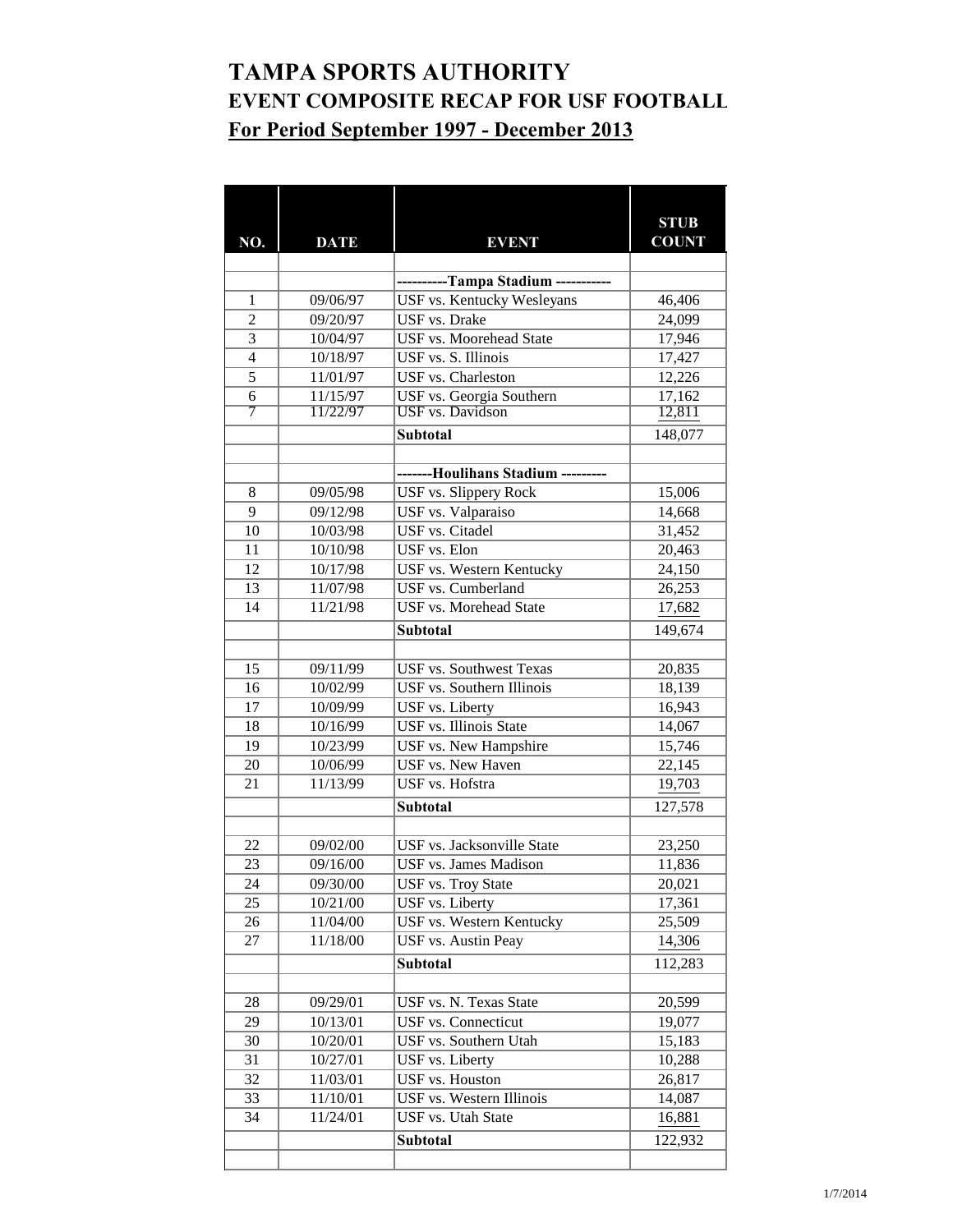|          |                      |                                                             | <b>STUB</b>         |
|----------|----------------------|-------------------------------------------------------------|---------------------|
| NO.      | <b>DATE</b>          | <b>EVENT</b>                                                | <b>COUNT</b>        |
|          |                      |                                                             |                     |
| 35       | 08/29/02             | USF vs. Florida Atlantic                                    | 15,557              |
| 36       | 09/07/02             | USF vs. Northern Illinois                                   | 19,902              |
| 37<br>38 | 10/12/02<br>11/02/02 | USF vs. Southern Mississippi<br>USF vs. Charleston Southern | 23,927<br>15,242    |
| 39       | 11/09/02             | USF vs. Memphis                                             | 28,505              |
| 40       | 11/16/02             | <b>USF</b> vs. Bowling Green                                | 19,732              |
|          |                      |                                                             |                     |
|          |                      | <b>Subtotal</b>                                             | 122,865             |
| 41       | 09/06/03             | <b>USF</b> vs. Nicholls State                               | 21,677              |
| 42       | 10/04/03             | USF vs. Louisville                                          | 33,247              |
| 43       | 10/10/03             | <b>USF vs. TCU</b>                                          | 29,108              |
| 44       | 10/18/03             | <b>USF vs. Charleston Southern</b>                          | $\overline{21,357}$ |
| 45       | 10/31/03             | USF vs. Cincinnati                                          | 22,459              |
| 46       | 11/22/03             | <b>USF</b> vs. UAB                                          | 25,241              |
|          |                      | Subtotal                                                    | 153,089             |
|          |                      |                                                             |                     |
| 47       | 09/11/04             | USF vs. Tennessee Tech                                      | 18,192              |
| 48       | 10/02/04             | USF vs. Southern Mississippi                                | 23,770              |
| 49       | 10/16/04             | <b>USF</b> vs. Army                                         | 31,482              |
| 50       | 11/13/04             | USF vs. East Carolina                                       | 19,201              |
| 51       | 11/27/04             | USF vs. Memphis                                             | 12,719              |
| 52       | 12/04/04             | USF vs. Pittsburgh                                          | 12,832              |
|          |                      | <b>Subtotal</b>                                             |                     |
|          |                      |                                                             | 118,196             |
| 53       | 09/10/05             | <b>USF vs. FAMU</b>                                         | 38,583              |
| 54       | 09/17/05             | <b>USF vs. UCF</b>                                          | 40,988              |
| 55       | 09/24/05             | USF vs. Louisville                                          | 29,567              |
| 56       | 10/22/05             | USF vs. West Virginia                                       | 38,510              |
| 57       | 11/19/05             | USF vs. Cincinnati                                          | 19,777              |
|          |                      |                                                             |                     |
|          |                      | Subtotal                                                    | 167,425             |
| 58       | 09/02/06             | <b>USF vs. McNeese State</b>                                | 20,946              |
| 59       | 09/07/06             | USF vs. Florida International                               | 21,960              |
| 60       | 09/29/06             | <b>USF</b> vs. Rutgers                                      | 28,579              |
| 61       | 10/07/06             | <b>USF</b> vs. Connecticutt                                 | 23,609              |
| 62       | 11/04/06             | USF vs. Pittsburgh                                          | 30,054              |
| 63       | 11/11/06             | <b>USF</b> vs. Syracuse                                     | 23,353              |
|          |                      | <b>Subtotal</b>                                             | 148,501             |
|          |                      |                                                             |                     |
| 64       | 09/01/07             | USF vs. Elon                                                | 28,306              |
| 65       | 09/22/07             | <b>USF vs. North Carolina</b>                               | 30,035              |
| 66       | 09/28/07             | USF vs. West Virginia                                       | 61,664              |
| 67       | 10/13/07             | USF vs. UCF                                                 | 56,283              |
| 68       | 11/03/07             | USF v s. Cincinnati                                         | 45,172              |
| 69       | 11/17/07             | USF vs. Louisville                                          | 46,836              |
|          |                      | <b>Subtotal</b>                                             | 268,296             |
|          |                      |                                                             |                     |
| 70       | 08/30/08             | USF vs. UT - Martin                                         | 33,507              |
| 71       | 09/12/08             | <b>USF</b> vs. Kansas                                       | 52,627              |
| 72       | 10/02/08             | USF vs. Pittsburgh                                          | 40,721              |
| 73       | 10/18/08             | <b>USF</b> vs. Syracuse                                     | 38,750              |
| 74       | 11/15/08             | <b>USF</b> vs. Rutgers                                      | 33,469              |